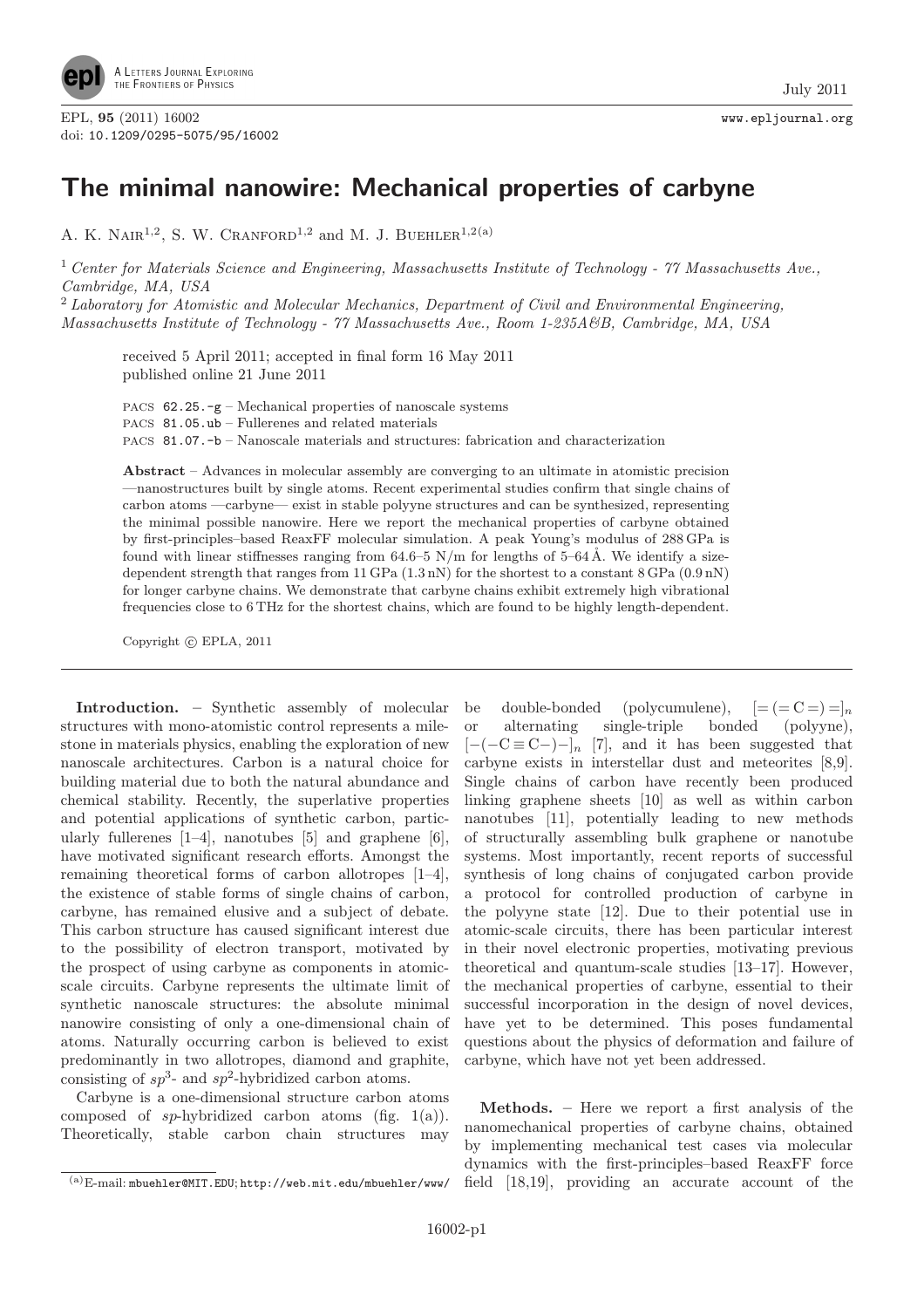

Fig. 1: (Colour on-line) Mechanical testing of carbyne chains with different lengths. (a) Carbyne chain used for simulation with alternating single and triple sp-hybridized bonds. Arrows indicate the pulling direction for the uniaxial tension test with initial length L. (b) Stress-strain curves for carbyne chains of lengths  $L = 5 \text{ Å}$ ,  $8 \text{ Å}$ ,  $10 \text{ Å}$ ,  $16 \text{ Å}$ ,  $32 \text{ Å}$ ,  $64 \text{ Å}$  with 4, 6, 8, 12, 24 and 48 atoms, respectively. (c) Bond order vs. strain for different lengths of carbyne chains.

chemical and mechanical behavior of hydrocarbons, graphite, diamond, and other carbon nanostructures [20–22] while being capable of treating thousands of atoms with near quantum-chemical accuracy and at long time-scales of several nanoseconds. Simulations are carried out under a microcanonical (NVT) ensemble (temperature control by a Berendsen thermostat [23], time step of  $0.5 \times 10^{-15}$  s), implemented in LAMMPS [24]. Stress is computed using the virial theorem [25]. Calculation of stress using the virial theorem requires an estimate of volume, and we hereby assume a uniform cross-section of  $3.35 \times 3.35$  Å (an approximation corresponding to the thickness of a graphene sheet [26]). These dimensions are selected to enable a quantitative comparison between carbyne and graphene.

Carbyne chains of varying lengths  $(5 \AA, 8 \AA, 10 \AA, )$  $16 \text{ Å}, 32 \text{ Å}, 64 \text{ Å}$  containing 4, 6, 8, 12, 24 and 48 atoms are generated with alternating single and triple bonds that are sp-hybridized (fig.  $1(a)$ ), motivated by recent findings [12] suggesting polyyne-like structures and associated length-scales. The ambiguity for the thickness of mono-atomic structures such as graphene [27] suggests the stress and moduli of monolayer graphene be reported in force per unit length  $(N/m)$  rather than force per unit area  $(N/m^2$  or Pa). Similarly, here, the mono-atomistic cross-sectional area of a carbyne is difficult to define. Thus, along with a conventional engineering modulus calculated by an approximate area, we report the stiffness as a length-independent constant,  $E^0 = EA$ , irrespective of attributed area. All chains are first energy minimized and then equilibrated at a temperature of 300 K to ensure structural stability; followed by a reduction of the temperature to 10 K during mechanical characterization to limit fluctuations induced by temperature.

Results and discussion. – Uniaxial tension test is carried out by displacing both ends of the chain in opposite direction as shown in fig. 1(a), applying uniaxial strain at a constant rate. Stresses and strains are computed every 500 fs for individual chains and until failure occurs. A selection of different strain rates  $(0.025 \text{ fs}^{-1}, 0.0025 \text{ fs}^{-1})$ ,  $0.00025 \text{ fs}^{-1}$ ) shows negligible effects on the behavior of a  $16 \text{ Å}$  long carbyne chain, and thus an intermediate strain rate of 0.0025 fs<sup>−</sup><sup>1</sup> is chosen for all other simulations. The total simulated times are around 5 ns, well beyond the accessible scales of quantum-level simulation. Mechanical testing of longer chains as discussed here are not yet computationally feasible using other methods such as first-principles Density Functional Theory, but are easily accessible using ReaxFF at relevant time-scales that allows for relatively slow mechanical testing of carbyne. Relevant results are also expressed in terms of force (rather than stress), wherein definition of the effective cross-sectional area is unnecessary. The virial stress returns components of the macroscopic stress tensor,  $S_{ij}$ , over a volume  $\Omega$ . To calculate the total stress,  $\sigma_{ij} = S_{ij} \Omega^{-1}$ , where  $\Omega$  is taken as representative volume under stress. Noting that and  $\Omega = AL$  and the uniaxial force is given by  $F =$  $\sigma A$ . The force can be computed from the virial stress components independently from a properly defined crosssectional area, A, where  $F_{ii} = S_{ii}L^{-1}$ .

From the force-strain data obtained from various simulations shown in fig. 1(b), we estimate  $E^0$  to be  $32.3 \text{ nN}$ , or, expressed as a spring constant,  $k_L = 64.6 \text{ N/m}$  for the 5 Å chain length  $(k_L = E^0/L)$  The equivalent stressstrain curves and approximation of area result in an estimate of Young's modulus from the linear elastic regime of the stress-strain curves (fig. 1(b)) to be  $\approx 288 \text{ GPa}$ . Thus, the modulus of carbyne is approximately one third that of graphene assuming a carbyne chain spacing of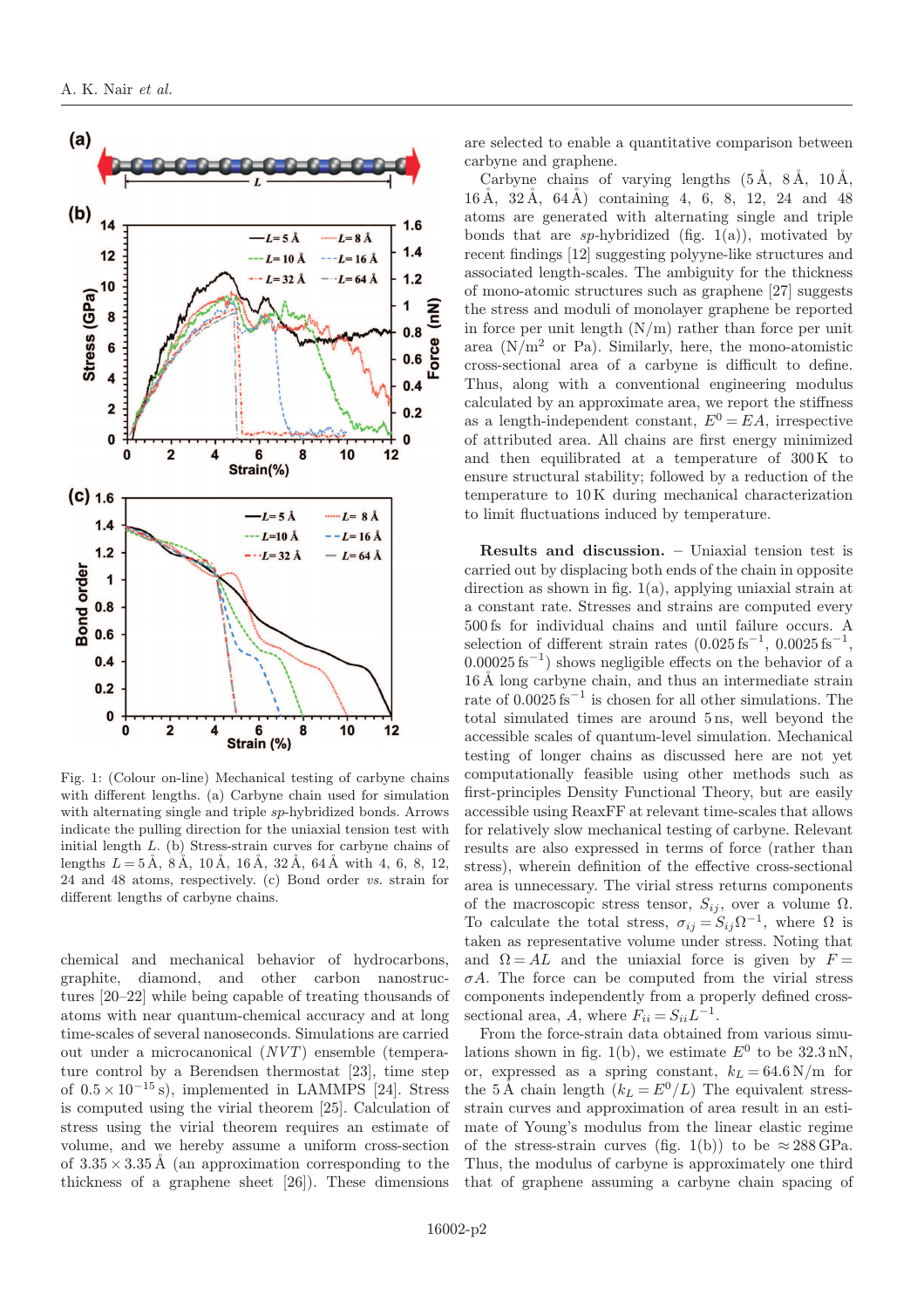

and failure mechanism of a carbyne chain of length  $16 \text{ Å}$ . The dashed line in snapshot (iv) indicates the shape of the carbyne chain in snapshot (iii), reflecting high-frequency oscillations induced after failure has occurred.

 $3.35 \text{ Å}$  [28]. Alternatively stated, for equivalent stiffness, it would require three carbyne chains to replace a  $3.35 \text{\AA}$ width of graphene section of the same length. Notably, we find that carbyne chains of lengths  $16 \text{ Å}$  and below exhibit significant large deformation after the peak stress, with the smallest carbon chain of 5 Å strains reaching  $\approx 12\%$ strain before ultimate failure. Such shorter carbyne chains exhibit an inelastic nonlinear behavior, and specifically the ability to sustain considerable stress post-yielding. For chain lengths of 32 and  $64 \text{\AA}$ , the failure is more sudden (brittle-like) when failure occurs at a strain of 5%.

Exploring the chemical details of the large-deformation inelastic regime in shorter carbyne chains, the bond order of the carbon atom at the location of failure is computed as a function of strain (fig.  $1(c)$ ). The bond order is a measure of bond stability and describes how many electrons participate in the bonding. We find that at 5% strain the  $5 \text{\AA}$  chain has a bond order of 0.90 compared to a  $0.52$  bond order for the  $16 \text{\AA}$  chain. At this same strain the bond orders of the  $32 \text{ Å}$  and  $64 \text{ Å}$  long chains are zero, thus explaining the presence of the large-deformation inelastic regime for short chains by the existence of residual covalent bonding even after the maximum stress has been reached. A simple geometric explanation is that, due to the displacement-controlled boundary conditions, shorter chains can relax over a smaller distance, and thereby the chain is not completely broken after reaching maximum stress. The observation of large deformation inelastic mechanisms at the ultimate monoatomic scale provides new insight into the physics of bond breaking in covalent materials, which may be directly tested in displacement-controlled experiments. Visualizations of the molecular deformation mechanism of the  $16 \text{\AA}$  carbyne chain are shown in fig. 2.

The maximum force at the breaking point for the  $5\,\text{\AA}$ chain is  $1.3 \text{ nN}$  and  $0.9 \text{ nN}$  for the  $64 \text{ Å}$  long chain. With our assumption of cross-sectional area, the maximum stress reached by the shortest  $5 \text{ Å}$  chain is  $11 \text{ GPa}$  and



Fig. 3: (Colour on-line) Maximum stress and strain of carbyne chains with different lengths. The data shows that carbyne chains become stronger and stiffer and more extensible at shorter lengths. The values of maximum stress and strain reach an asymptotic value as the chain length approaches  $\approx 60 \text{ Å}.$ 

8.2 GPa for the longest  $64 \text{\AA}$  chain (fig. 3). The differences between maximum force and stress for longer chains such as  $64 \text{\AA}$  and  $32 \text{\AA}$  vanishes, indicating that the size effect is not a dominant factor for larger lengths  $(L > 32 \text{ A and})$ above). The maximum force attained by carbyne chain is dependent on the length of the chain; this could be due to the high axial strain energy for shorter chains. In addition, the probability of failure is likely to increase at a particular stress level for longer lengths which involves an increase in the number of individual bonds. The calculation of stress (and similarly, force) involves an averaging over the entire chain length, and thus local stress concentrations (and related, susceptibility to failure nucleation) are lost as the chain increases length. Simply put, the strength of individual carbon bonds does not decrease due to an increase in number, but rather the ultimate strength of the entire carbyne chain. The maximum stress of the shortest carbyne chain with  $5 \text{\AA}$  length is found to be one order of magnitude lower than that of graphene [28]. Such a drastic drop in strength (compared to graphene) can be attributed to the relatively weak single-carbon bonds. As stated above, approximately three carbyne chains can attain the equivalent stiffness as graphene (per  $3.35 \text{ Å}$ ), yet they would fail at a stress of approximately 24 GPa (if spaced within the same  $3.35 \text{ Å}$ ), still below the intrinsic strength of graphene. Thus, carbyne could potentially serve as sacrificial elements, ensuring localized failure at lower stress values, or stress-induced switches in atomistic circuits.

Carbyne has potential application as ultrasmall beams that connect electronic or mechanical components, so —in addition to stiffness and ultimate stress and strain— it is essential to quantify the effective bending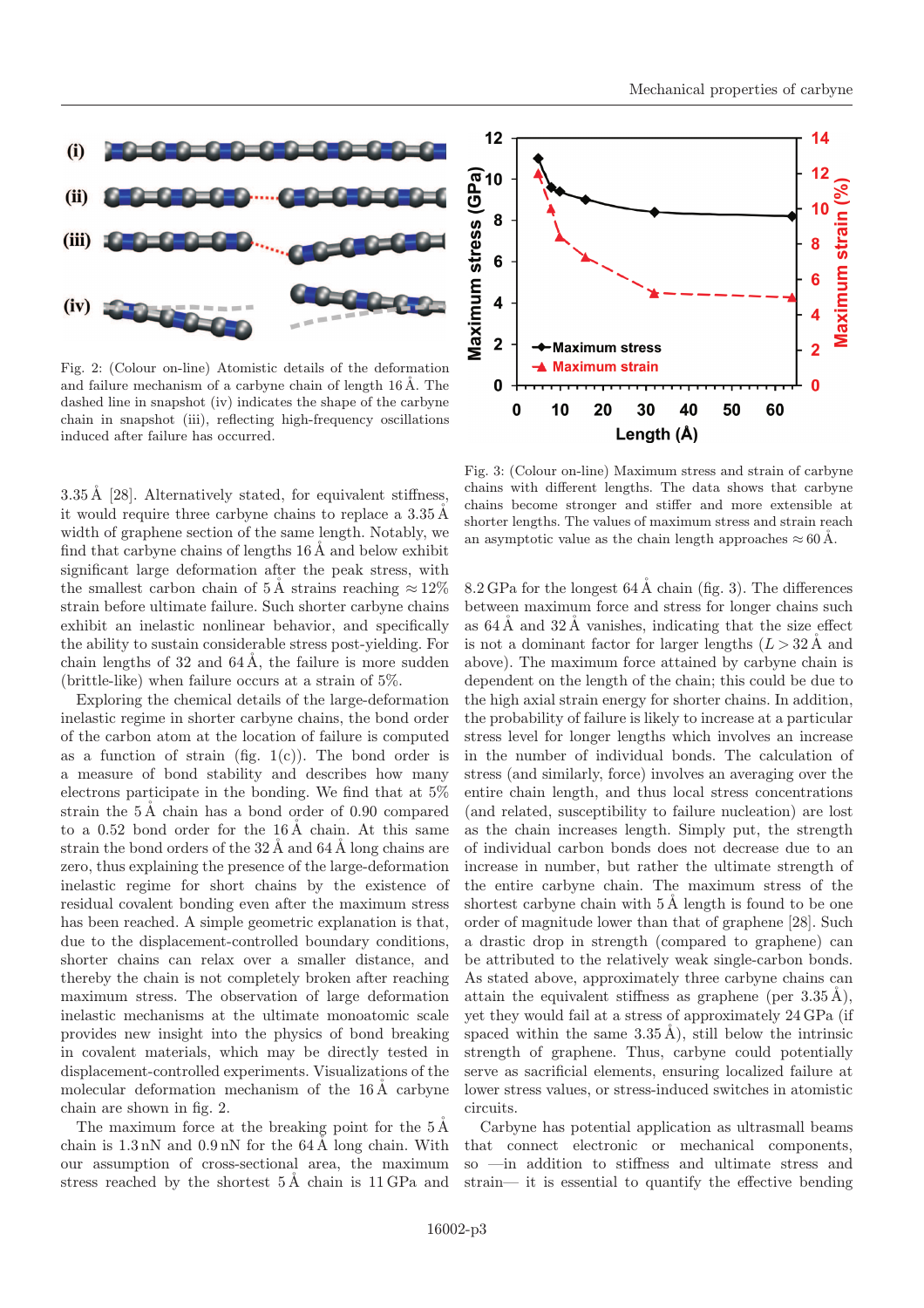

Fig. 4: (Colour on-line) Vibrational analysis of a carbyne chain. The inlay shows a fixed-fixed carbyne chain of length  $L = 16 \text{ Å}$ , displaced at the middle of the chain to find the frequency of vibration. The plot shows the displacement vs. time history for the carbyne chain of length  $L = 16 \text{ Å}$ . The frequency of vibration for this chain is 2.5 THz.

stiffness. Moreover, in addition to structural roles, the atomistic lengths, high stiffness and strength, low density, and large aspect ratio of such nanowires suggests a potential use as nanomechanical resonators. To isolate the frequency of vibrations, a simple test is constructed in which a fixed-fixed carbyne chain is excited by perturbing the center atoms and allowed to freely vibrate (see lower part in fig. 4). An analysis of the oscillations is performed via a discrete Fourier transform to extract the fundamental frequencies of vibration of the carbyne chains from the displacement-time history (fig. 4). The highest frequency is expressed by the shortest carbyne chains  $(5 \AA)$  and is  $f = 6$  THz, which is larger than even the ultrahigh frequencies found in vibrating carbon nanotubes (on the order of 10 GHz to 1.5 THz [29]). The longest chain vibrates at a frequency of 0.625 THz, a difference in an order of magnitude. Thus the atom-by-atom control of carbyne chain length [12] can attain a large range of resonating frequencies. It could also be used to measure the length of carbyne chains from an analysis of the vibrations or be employed to develop highly sensitive sensors.

Assuming the chain behaves as an elastic beam, the frequency is related to the stiffness by the relation [30]  $\omega =$  $2\pi f = \alpha^2 \sqrt{EI/mL^3}$ , where m is the mass, L is the length, EI the bending stiffness, and  $\alpha$  a constant determined by the boundary conditions (here,  $\alpha = 4.43$  assuming a fixed-fixed beam with a load at the center as per the initial displacement conditions). Calculation of the bending stiffness via frequency analysis shows a variation of bending stiffness with respect to the length of the

carbyne chain, with the smaller chains  $(16 \text{ Å}$  and below) exhibiting a lower bending stiffness than the larger chains. However, it is likely that higher-order vibrational modes are introduced at longer lengths (beyond the scope of the current investigation) and we limit the calculation of bending stiffness to intermediate carbyne segments, which yield bending stiffnesses of  $1.36 \times 10^{-28}$  Nm<sup>2</sup> and  $2.02 \times 10^{-28}$  Nm<sup>2</sup> for 8 Å and 10 Å lengths, respectively. We note this is several orders of magnitude lower than that of a (5,5) carbon nanotube  $(EI = 6.65 \times 10^{-26} \text{ Nm}^2)$  [31], expected due to the wire-like properties of the single atomistic chains. It is expected that due to the interplay of thermal fluctuations and self-adhesion of carbyne chains interesting self-assembling phenomena may be observed.

Conclusion. – The mechanical properties of carbyne chains are promising for nanotechnology applications and provide further motivation to investigate the possibility of using this material as reinforcing agents in nanocomposites or in nanoelectronics applications. The knowledge of the physical basis for its mechanical properties as explored here is an important component towards functional use of this novel material, and the ReaxFF modeling approach reported here is a powerful tool that could be used for nanoengineering of this material for varied applications. Future work could focus on using this tool for studies of self-assembly of carbyne chains into larger-scale structures. Other work could emphasize on the use of quantum-mechanics approaches to elucidate the mechanical properties of carbyne, or to use these methods to explore electronic properties of the material under different applied strains.

This work was supported by a DOD-MURI grant with additional support from the MRSEC Program of the National Science Foundation under award number DMR-0819762. The calculations and the analysis were carried out using a parallelelized LINUX cluster at MIT's Laboratory for Atomistic and Molecular Mechanics (LAMM), visualization is carried out using Visual Molecular Dynamics [32]. We thank Prof. E. Kausel (MIT) for stimulating discussion and for providing the impetus for this study.

∗∗∗

## REFERENCES

- [1] HIRSCH A., Nat. Mater., 9 (2010) 868.
- [2] FALCAO E. H. L. and WUDL F., J. Chem. Technol. Biotechnol., 82 (2007) 524.
- [3] Kroto H. W., Heath J. R., Obrien S. C., Curl R. F. and Smalley R. E., Nature, 318 (1985) 162.
- [4] HU Y. H., SHENDEROVA O. A., HU Z., PADGETT C. W. and Brenner D. W., Rep. Prog. Phys., 69 (2006) 1847.
- [5] IIJIMA S., *Nature*, **354** (1991) 56.
- [6] Novoselov K. S., Geim A. K., Morozov S. V., Jiang D., Zhang Y., Dubonos S. V., Grigorieva I. V. and Firsov A. A., Science, 306 (2004) 666.